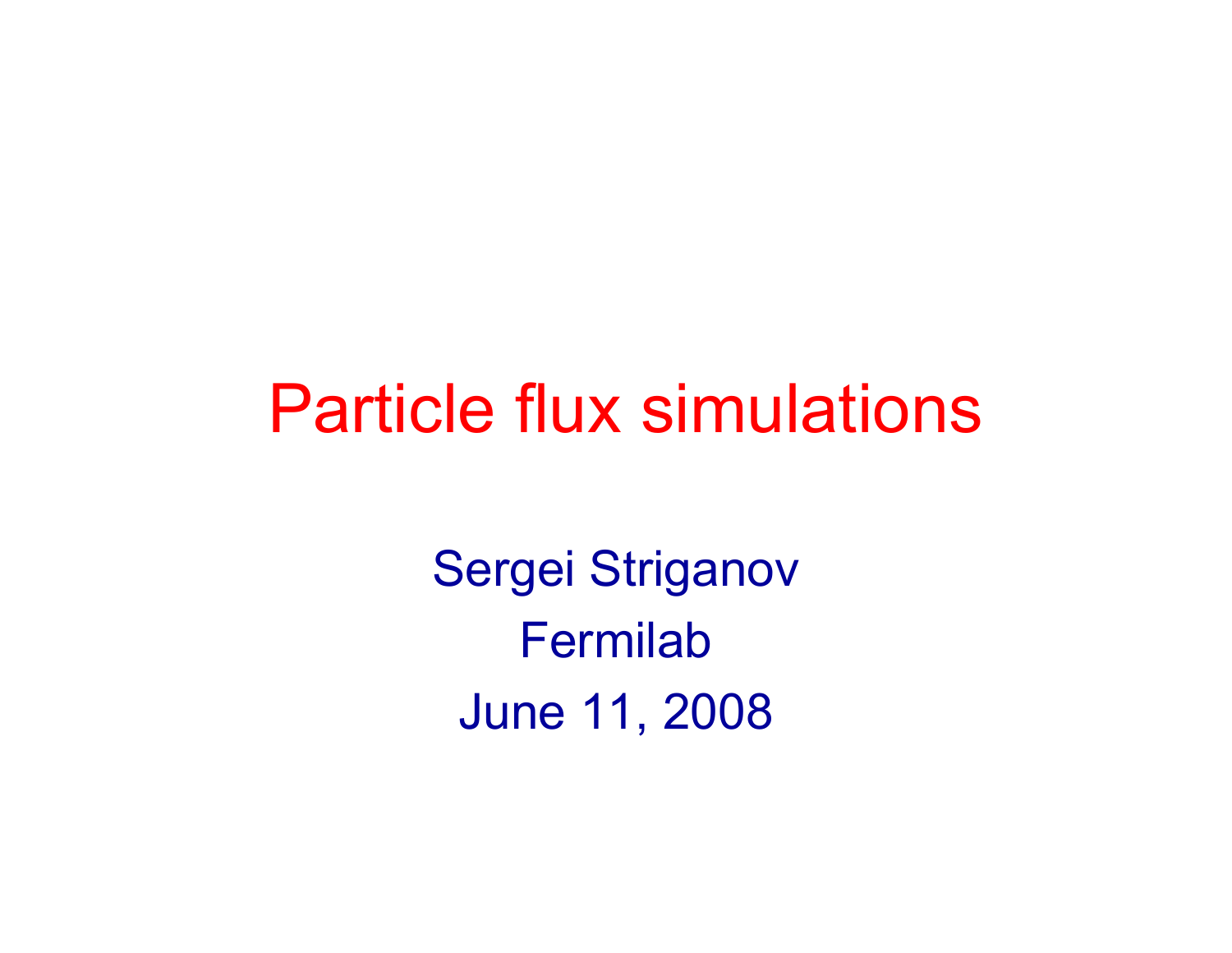## Detector positions in experiment

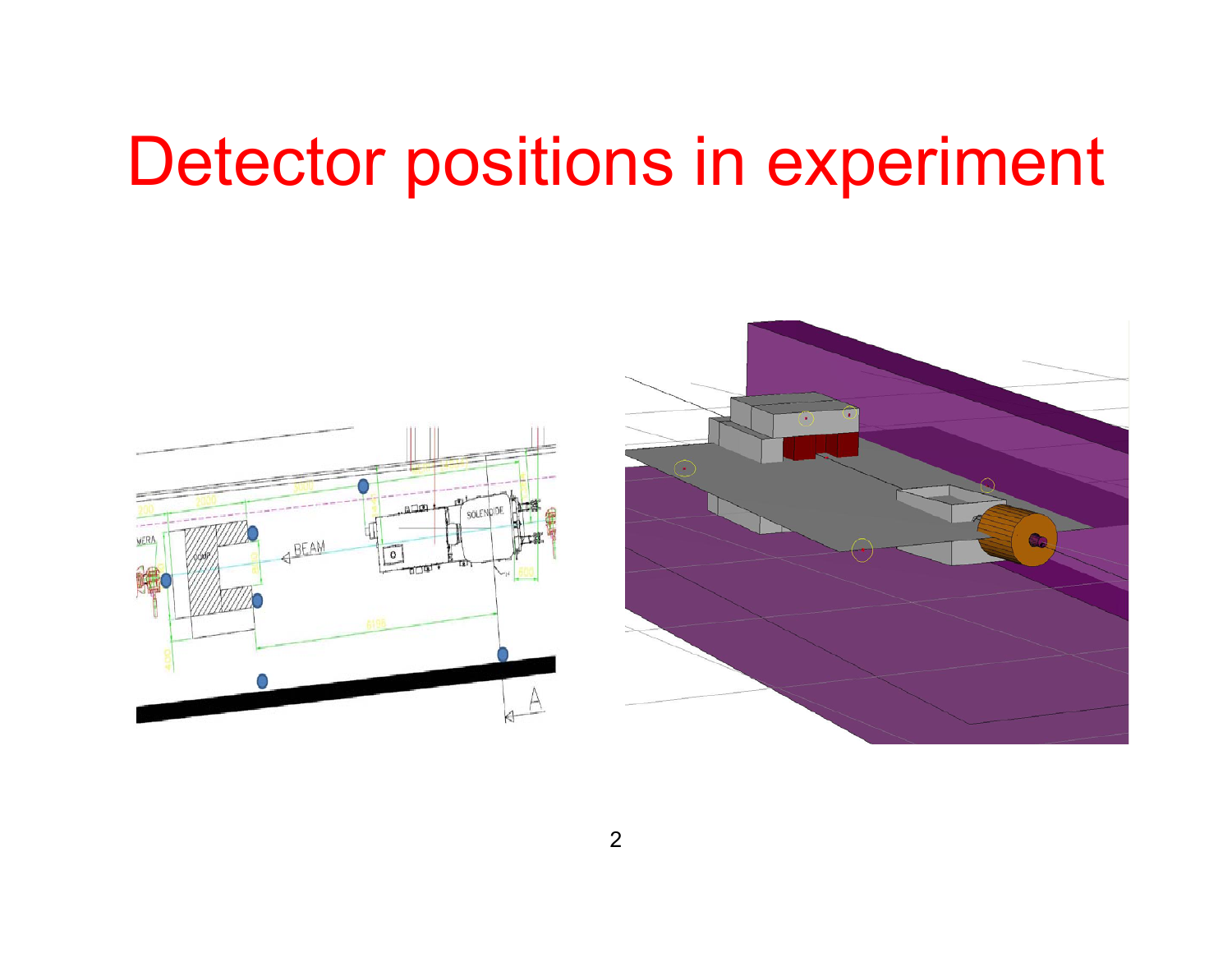#### Charged particle flux [cm-2] – Hg out (last year results)

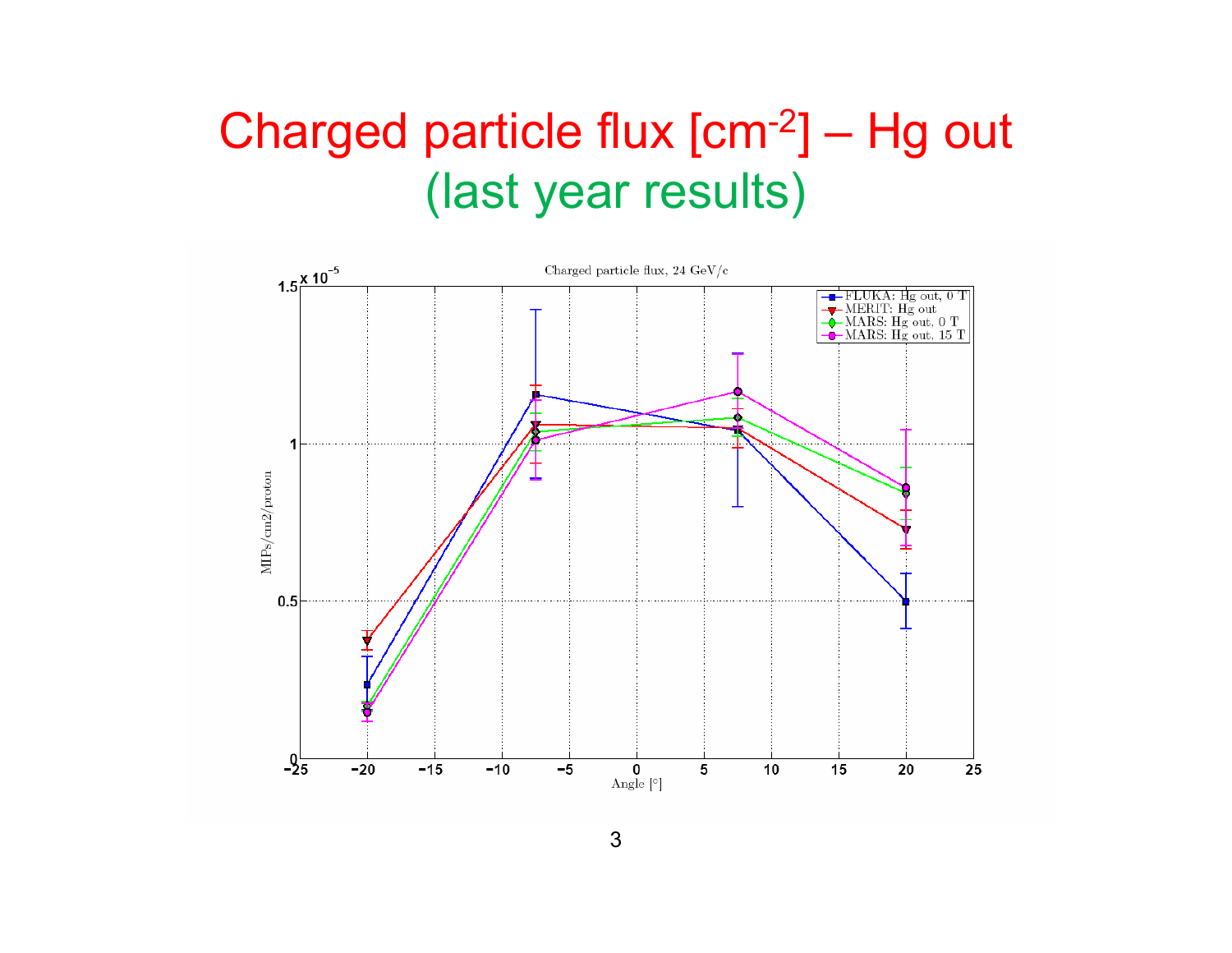#### Charged particle flux [cm-2] – Hg in (last year results)



4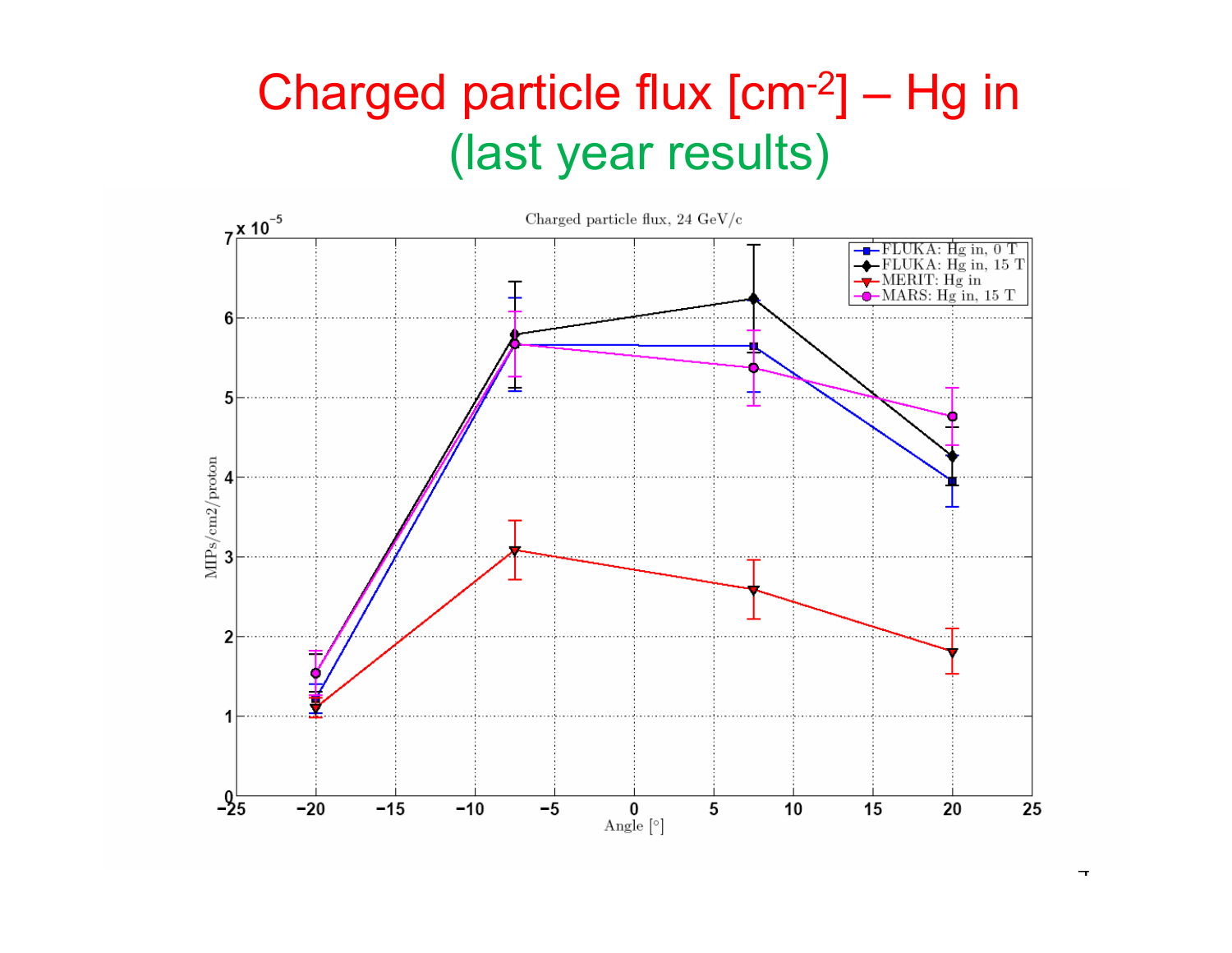### Beam description

•Courant-Snyder parameters – vertical direction:

 $\cdot \alpha_v = 0.26$  $\cdot$  $\beta_v$  = 279 cm  $\textbf{e}_{\text{v}} = 0.117 \text{ cm}$  (???? = 0.15 cm)

•Courant –Snyder parameter horizontal direction:

•

 $\cdot\alpha_{\sf h}$  = 0.53  $\cdot$  $\beta_h$  = 279 cm  $\cdot\sigma_h$  = 0.129 cm (???? = 0.15 cm)

•Momentum distribution: $\cdot \sigma_p$ = 480 MeV/c

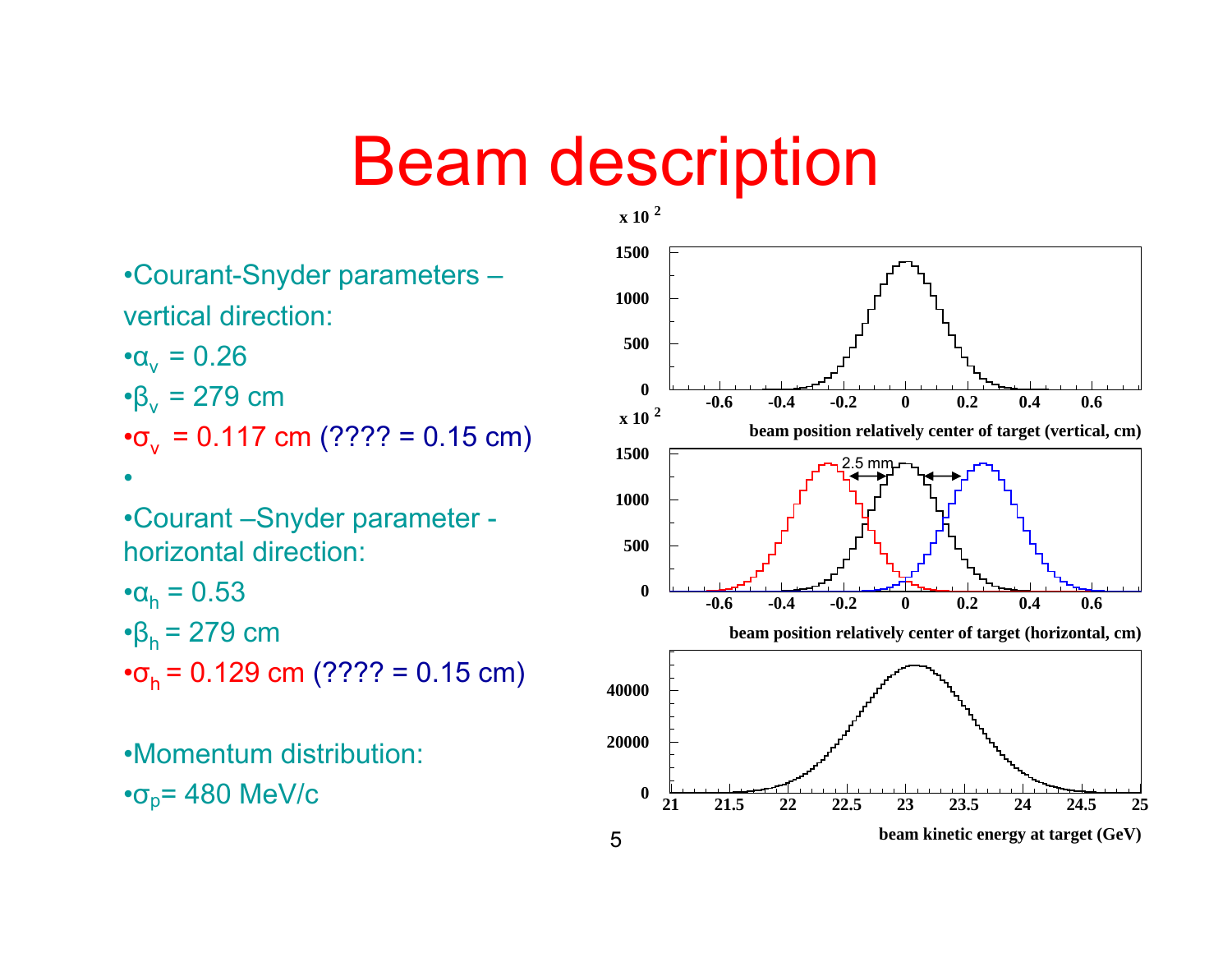# 14 GeV/c – Hg out

- $\bullet$  MERIT data has been obtained from table provided by Harold
- • Flux values and errors depends on "scan valley" definition
- $\bullet$  It could be useful to fix "scan valley" definition and create tables with "official data"
- $\bullet$  Large disagreement between simulations and data at -21 degree (similar to 24 GeV/c )

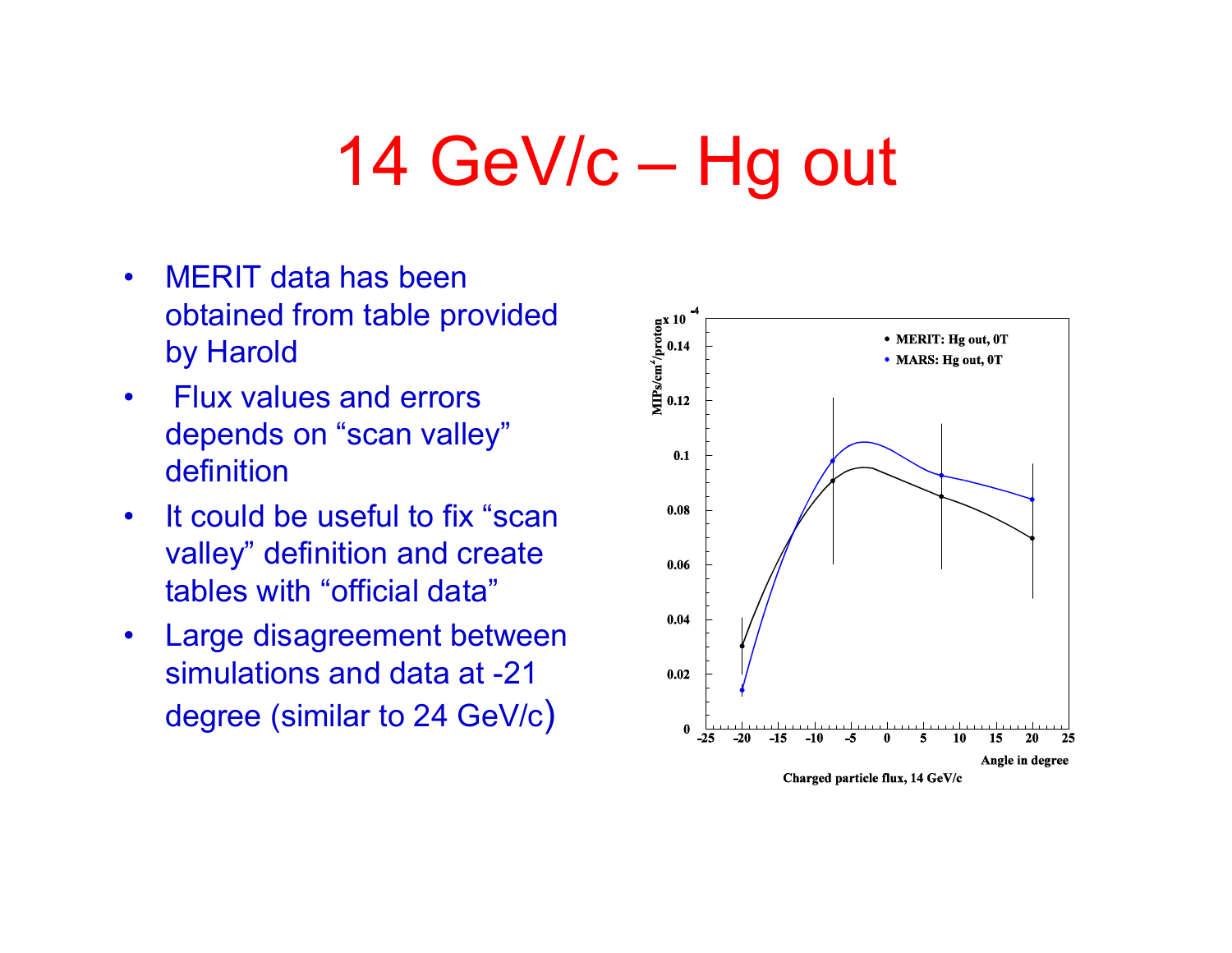# 14 GeV/c – Hg in

- $\bullet$  Jet shapes: circular ( $r = 5$  mm) elliptical ( $r_v$  = 12 mm  $r_h$  = 2.1 mm)
- • Gravity adjusted Hg trajectory: y-y<sub>0</sub>=0.032(z-z<sub>0</sub>)-0.0218 (z-z<sub>0</sub>)<sup>2</sup> y<sub>o</sub>=-0.147 m, z<sub>o</sub>=-0.46 m
- $\bullet$  "Optical length": circular straight – 30 cm circular + gravity – 20 cm elliptical straight – 73 cm circular + gravity  $-48$  cm interaction length – 14 cm

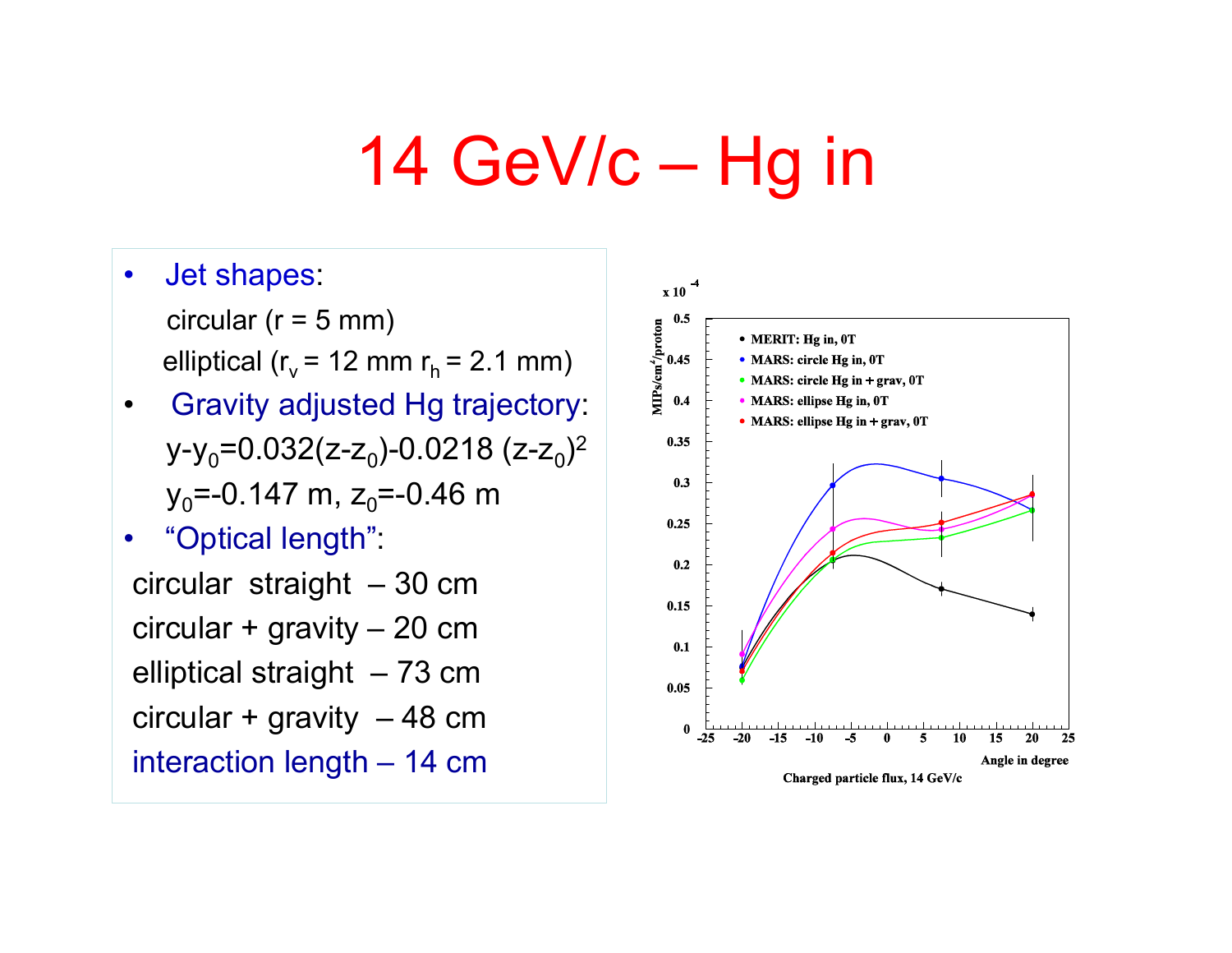#### 14 GeV/c – ratio Hg in/ Hg out

- $\bullet$  Simulations with gravity adjusted jets are close to measurements for central detectors
- $\bullet$  Simulation underestimates data at large angle and large distance from beam (no target)
- $\bullet$  Simulation overestimates data at large angle and smallest distance from center of the jet